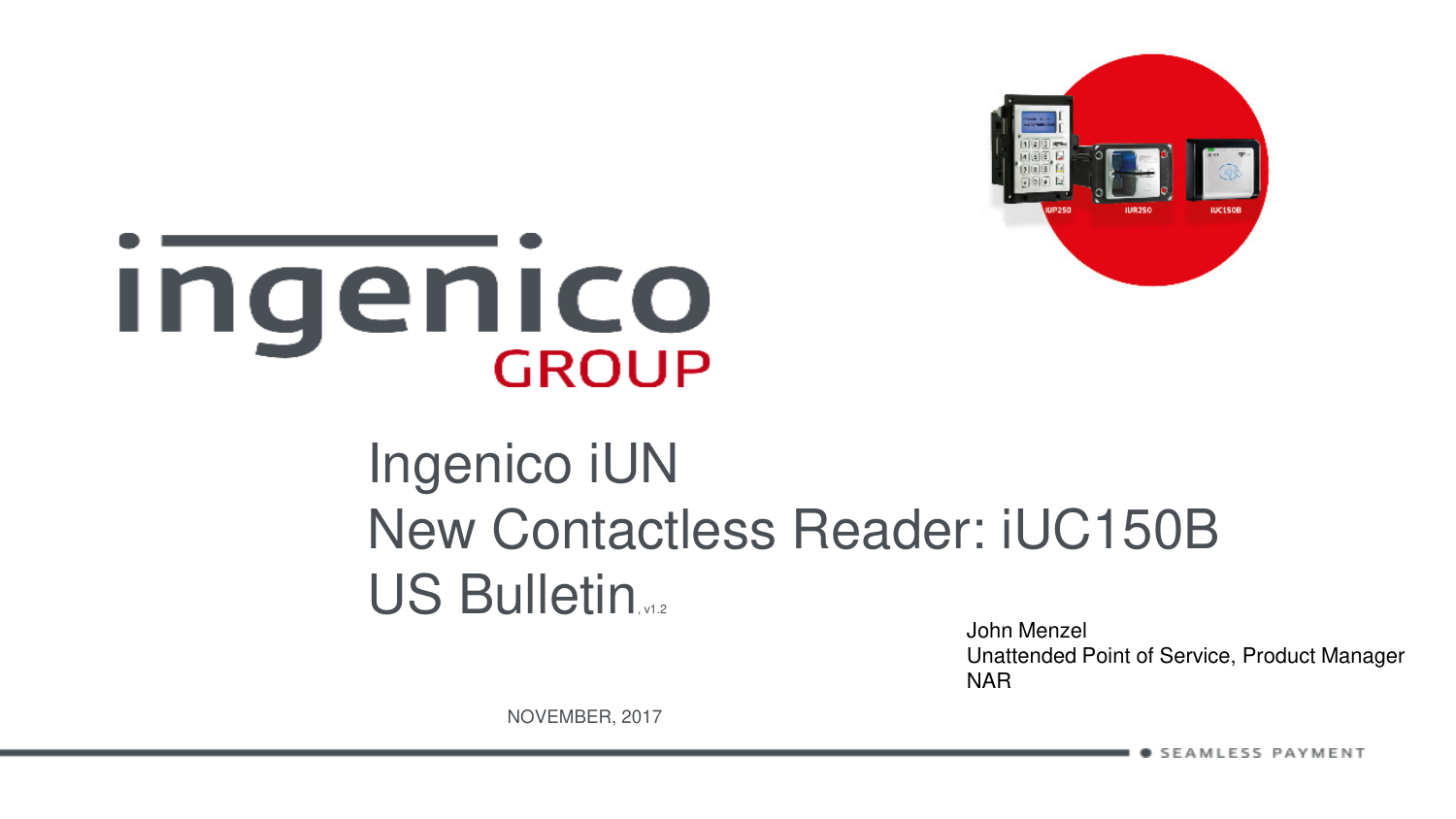### New iUN contactless reader availability: iUC150B



iUC150 iUC150B

New contactless reader: iUC150B, intended as a replacement for iUC150

Key differences:

2

Smaller form factor (less real estate in kiosk)

PCI V4.0 (higher level of security, SRED compliant)

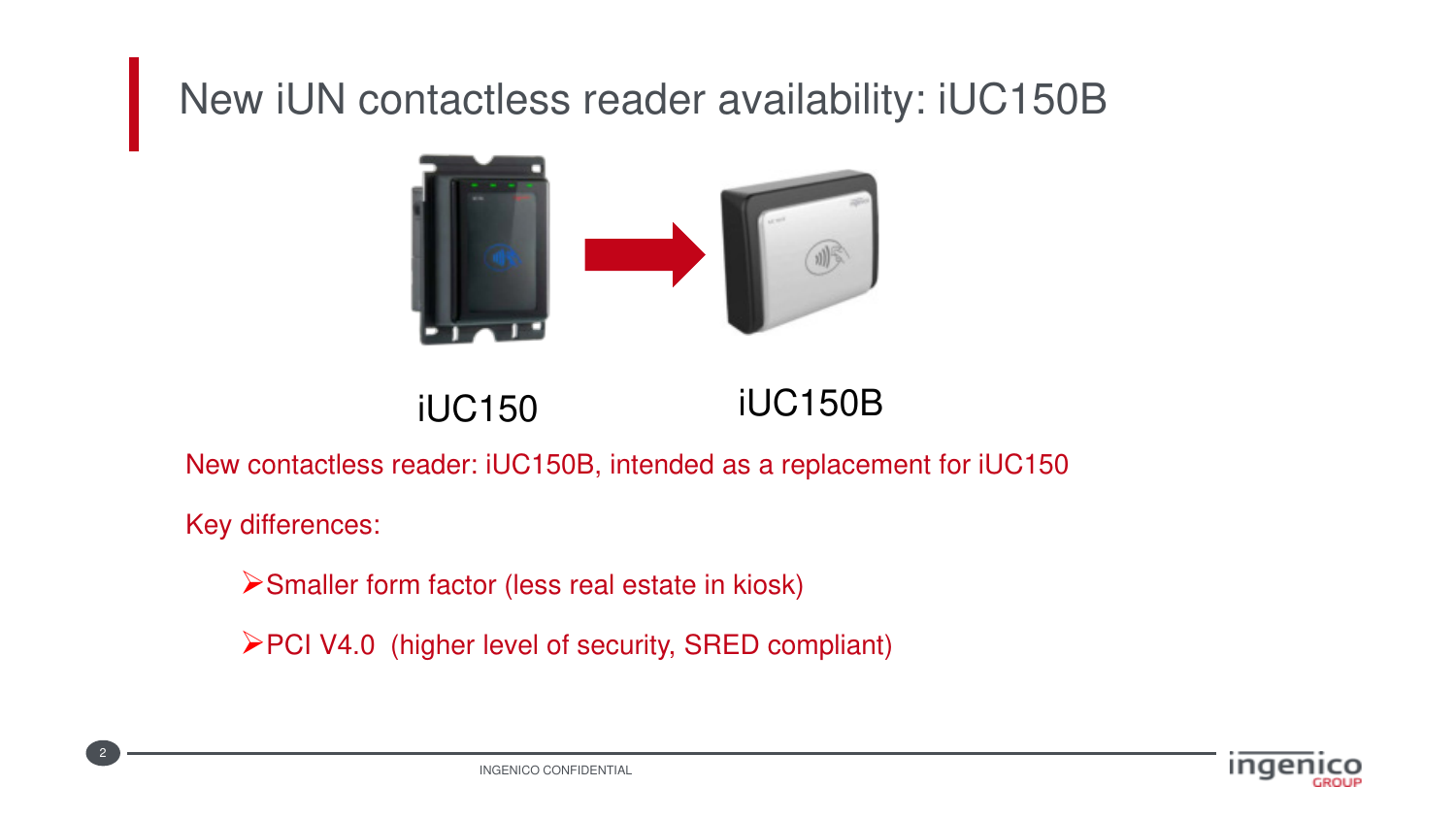### **iUC150B** / Technical details Compact and PCI slave contactless reader



**Contactless**

### 73 mm voenic 61 mm 23 mm **NO Commissioning** 0 **EVA CDM PCI PTS** Compact Door Module **IP65 - IK10**

### Processor & memory

Crypto: Risc32 bits ARM 7 (Booster) 50 MIPS RAM/Flash 96 Kb / 512 Kb

### **Connections**

1 JST connector (JST to USB –A 30 cm cable included) Connector for wake-up

### Contactless antenna

iSO14443 A/B Certified: Paypass, Paywave, VisaWave, ExpressPay…

### User interface

4 green LED Backlighted contactless landing zone Buzzer

#### Power

Power with 5V through the USB slave



3

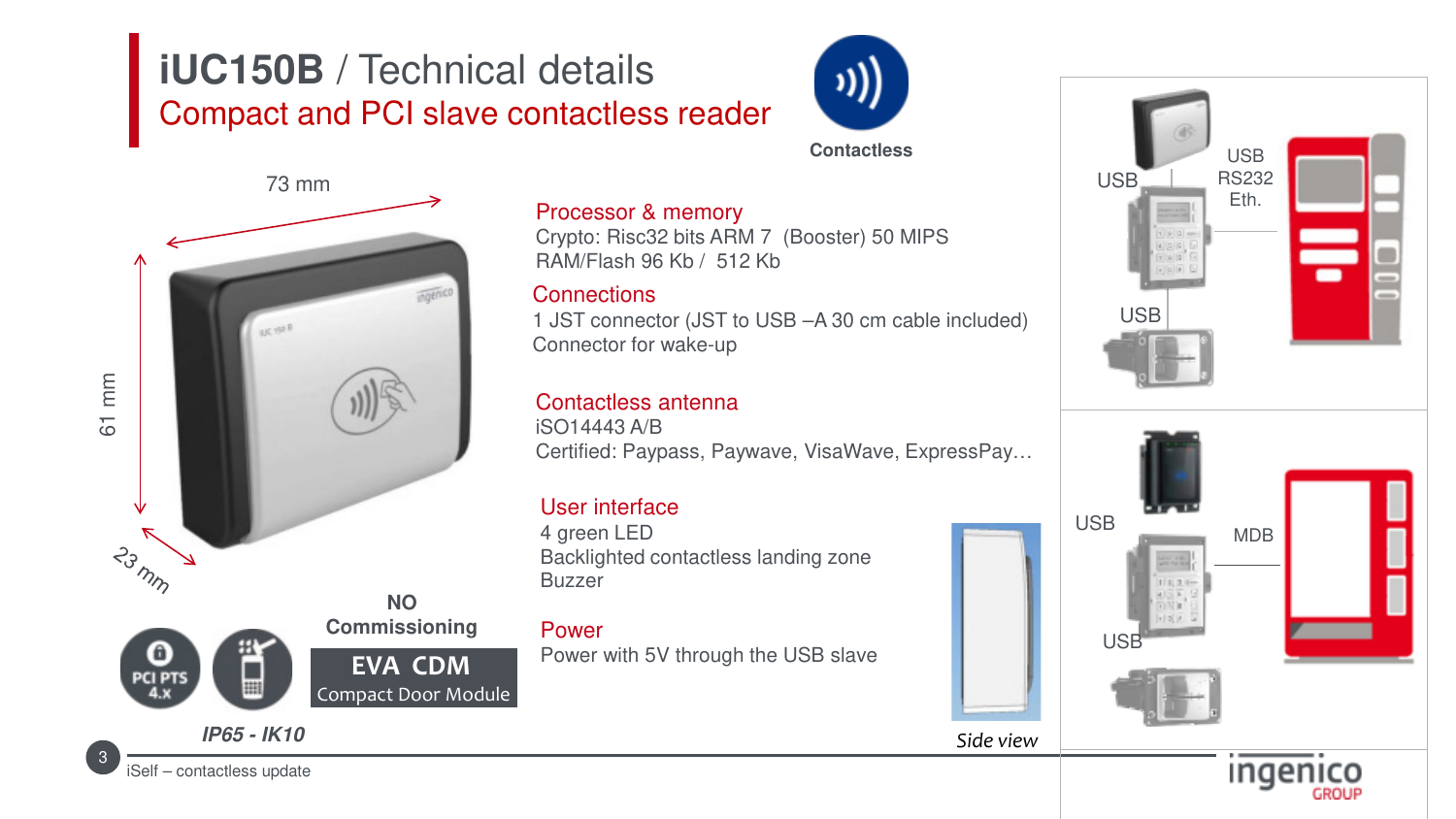### **iUC150** / Technical details Slave contactless reader



**Contactless**



### Processor & memory

Main: Risc32 bits ARM 9 (Thunder) – 450 MIPS RAM/Flash 8 Mo + 16 Mo

#### **Connections**

1 or 2 RS232 ports 1 USB Slave

### Contactless antenna

iSO14443 A/B Certified: Paypass, Paywave, VisaWave, ExpressPay ISO18092 NFC Peer to Peer: Project mode, available for proof of concept

#### User interface

4 green LED Backlighted contactless landing zone Buzzer

#### Power

Power with 5V through the USB slave

**Will be replaced by iUC150B – EOL before end 2017**





4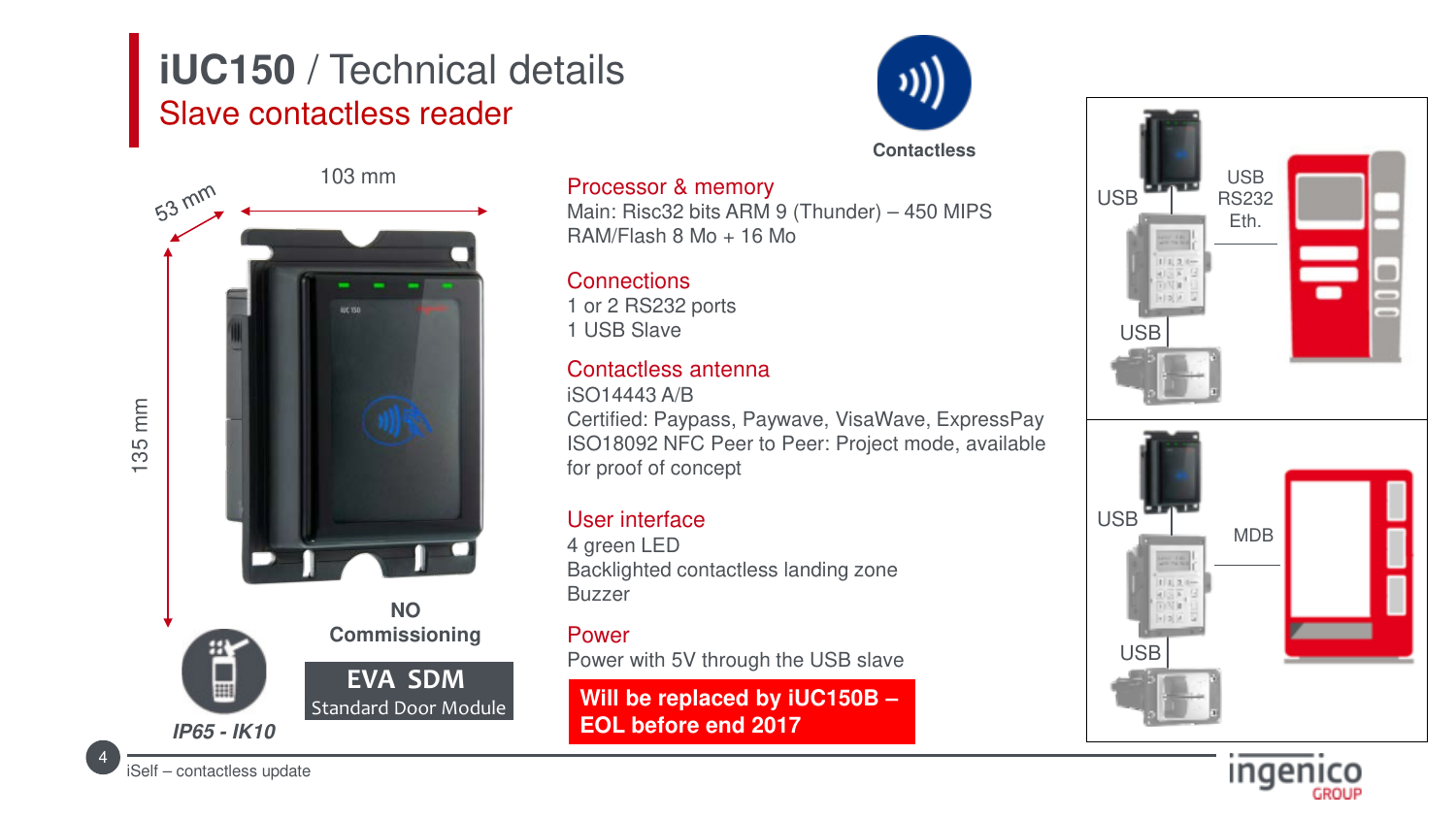## FAQ's

- What is the iUC150B availability?
- $\triangleright$  It is available now for kiosk integration with both RBA and UIA applications.

What is the intended iUN configuration for the iUC150B?

 $\triangleright$  It is intended to work with: IUP250 V3.0 & iUR250 V3.0. It is fully backward compatible with PCI V3.0 components. In the future when the iUP250 V4 and iUR250 V4 are available it will also work with them. The PCI certification level is on a per component basis.

What are the primary differences between devices and the benefits of the iUC150B?

 Major differences are the smaller form factor (allowing kiosk real estate savings) and PCI V4.0 certification (higher security, SRED compliant).

Which SDK's support the iUC150B? Any other special requirements?

 $\triangleright$  Yes, SDK Core = 9.26.2.01 Addon Unattended = 6.4.0.01. Please see your SE for complete requirements.

When is the iUC150 EOL ?

The current plan is to announce the iUC150 EOL in January 2017. More details on next slide.